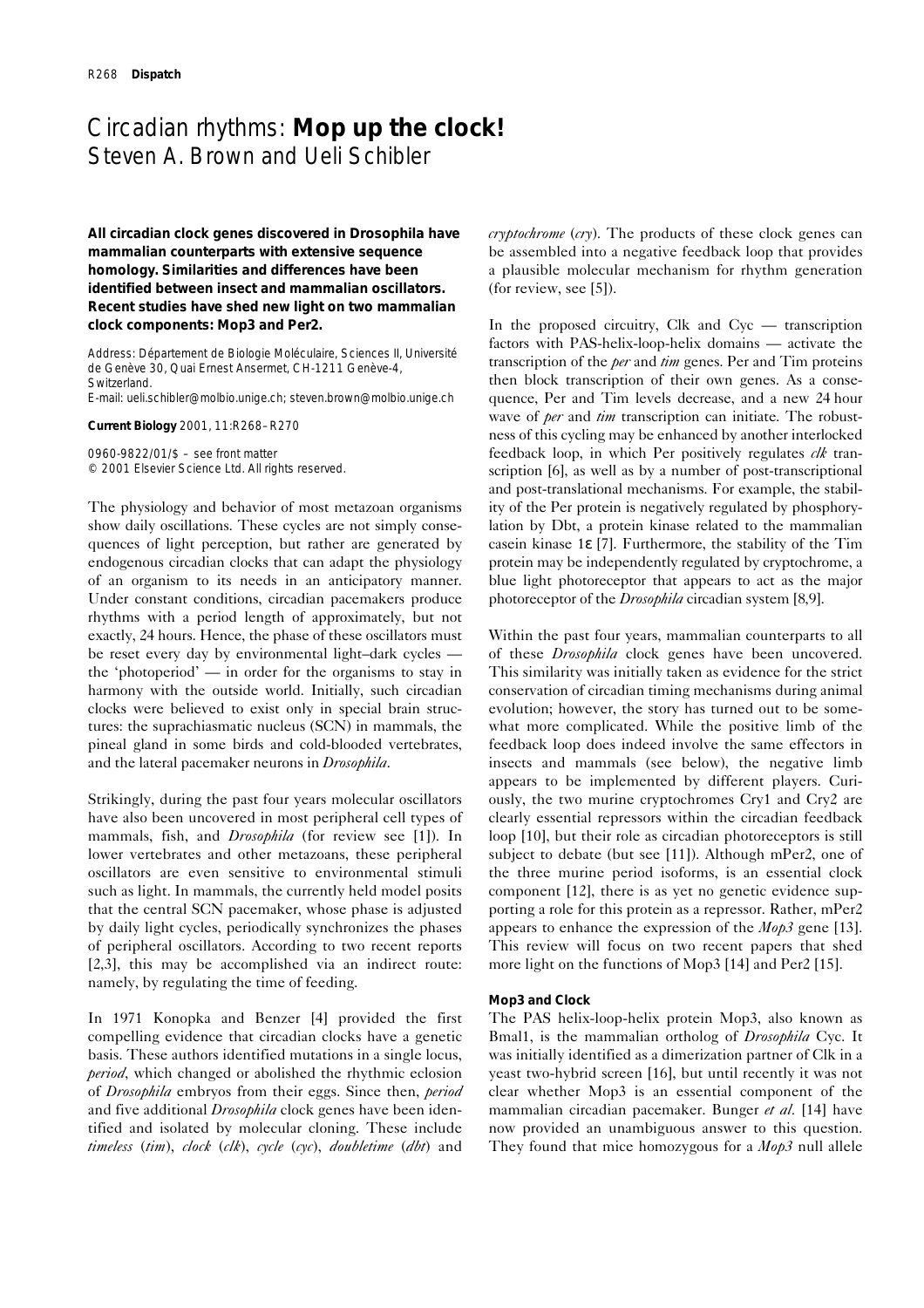### **Figure 1**

**(a)** A hypothetical Per2 phosphorylation cascade. Casein kinase 1ε (CK1ε) phosphorylates most readily serines in the vicinity of acidic amino acids or phosphorylated residues (which are also negatively charged). Serine 662 (S662) is an attractive substrate, and as a result of its phosphorylation S665 would become a more attractive site, and is itself phosphorylated. This phosphorylation would in turn render S668 attractive to casein kinase 1ε, and the same cascade can continue for S671 and S674. **(b)** A model for the effects of the Per2(S662-G) mutant — associated with the disorder FASPS (see text) — upon clock period. The lack of phosphorylation of Per2(S662- G) might render it more stable, causing it to accumulate more quickly (red curve) relative to its rate of synthesis (black curve). Because Per2(S662-G) accumulates more rapidly, Mop3 would be induced at an earlier time, and a new wave of *Per2* transcription would commence earlier. In dark–dark conditions, a shorter oscillator period would result; in dark–light conditions, this change would be manifested as a phase advance. The slower accumulation of phosphorylated Per2 (blue curve) would cause more time to pass before the threshold level of its activity is reached, and thereby delay the oscillator cycle. Although Per2(S662-G) would theoretically accumulate to a much higher level than phosphorylated Per2 in the absence of repression (dashed red line), the negative limb of the clock probably represses such higher accumulation. (Note that the half lives and accumulation profiles depicted in this figure are strictly hypothetical.)

display arrhythmic wheel-running activity in constant darkness. Moreover, their temporal recordings of m*Per1* and m*Per2* mRNA accumulation in the SCN, and of *Dbp* mRNA accumulation in the liver, indicate that circadian gene expression is abolished under these conditions.

These data clearly show that *Mop3* is a non-redundant gene required for circadian clock function. Interestingly, the *mop3*–/– mice under light–dark conditions are not simply active during darkness. Rather, they display variable light-anticipatory behavior that is difficult to explain by simple 'masking', the suppression of activity in nightactive animals directly by light. It is possible that such anticipatory behavior might be generated by variations in clock gene transcription or protein levels. In subsequent analyses, it will be important to analyze the interplay between masking and clock function at the molecular level in these mice.

Given the findings on  $Mop3^{-/-}$  mice, the question arises of whether Clk, the dimerization partner of Mop3, is also an essential, non-redundant component of the molecular oscillator. The mouse *Clock* gene was originally isolated by Takahashi and coworkers [17] in a heroic forward genetic screen for altered locomotor activity. While the Clk mutant protein can still bind to the regulatory elements of its target genes, it is unable to activate transcription efficiently. Homozygous *Clock* mutant mice display rhythmic locomotor activity when kept under a 12hour light–dark regimen, but show exceedingly long periods and then become arrhythmic when kept in constant darkness. Moreover, circadian expression of many circadian genes is dramatically attenuated in *Clock* mutants [13,18,19]. Nevertheless, given the



potentially dominant-negative nature of the *Clock* mutation, it cannot yet be rigorously excluded that the function of Clk is redundant. The answer to this question will come from the examination of mice homozygous for *Clock* null alleles similar to those generated for *Mop3*.

Although transcription of the clock-controlled *Dbp* gene is strictly dependent upon Clk and Mop3 [14,19], *in vitro* binding studies suggest that Clk and Mop3 account for only a very small fraction of liver nuclear factors occupying E-boxes within Dbp enhancers [19]. These observations imply that Clk–Mop3 heterodimers cannot just find Eboxes of *Dbp* by its DNA binding specificity, but rather they must be guided to their target sites by specific cooperative interactions with other transcription factors bound to different *cis*-regulatory *Dbp* elements. Hence, we postulate that the positive limb of the circadian feedback loop involves additional transcriptional regulatory proteins that remain to be discovered.

## **Per2 and human rhythms**

m*Per2* knockout mice become arrhythmic in constant darkness, suggesting that mPer2 is an essential component